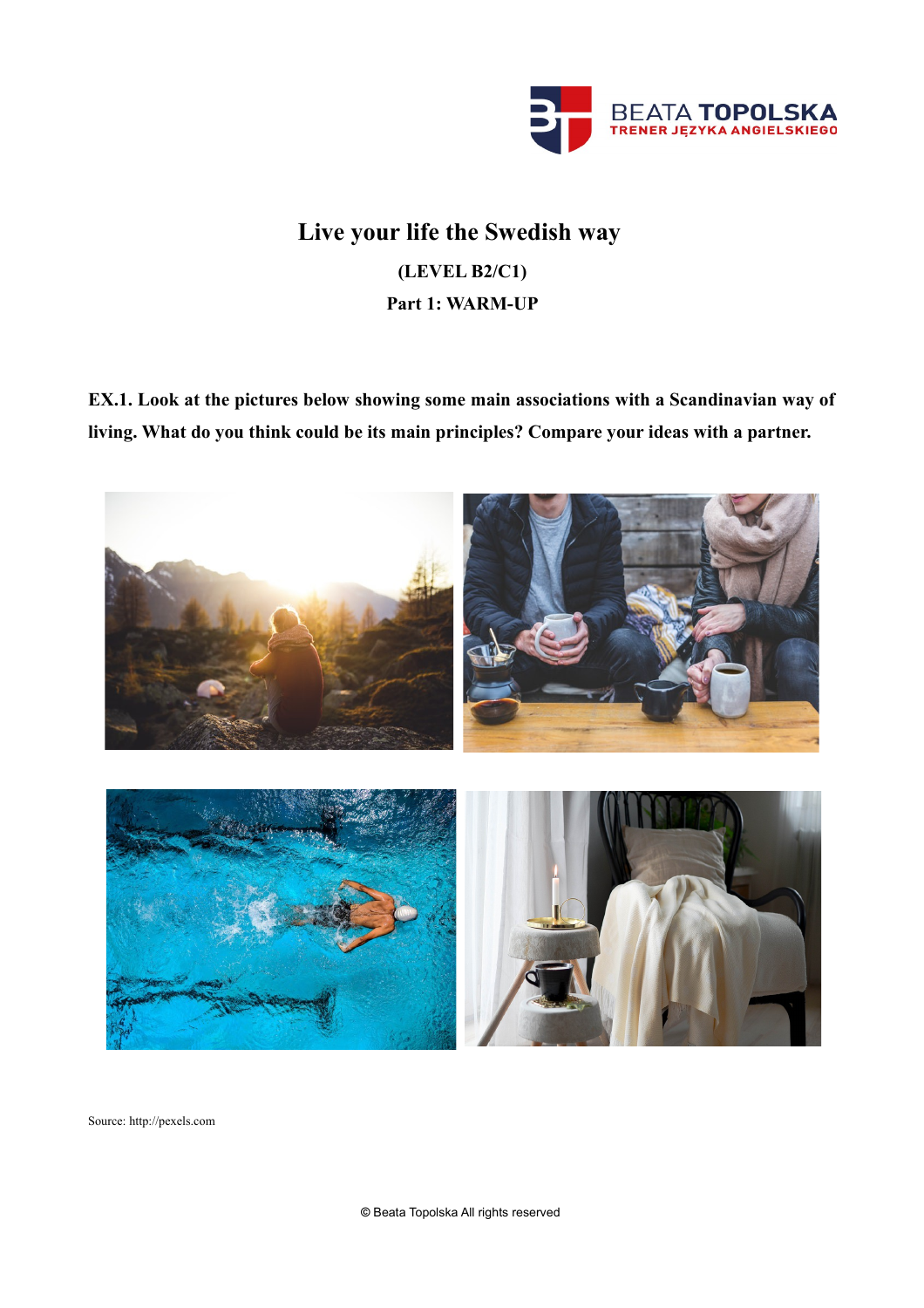

# **Part 2: WATCHING**

**Source: http://www.health.com/stress/swedish-lagom-tips-for-balanced-happy-life**

# **EX.2. Watch the video aboout Lagom – the Swedish concept of a happy and balanced life.**

# **Then answer the following questions and discuss them with your partner:**

- *1.* What is the meaning of the word *lagom*?
- *2.* What are the 6 ways to a balanced life according to the Swedish?
- *3.* What are the advantages of living this way?
- *4.* Which tips would you like to adopt and why?

# **Part 3: READING**

# **EX.3. Read more about** *lagom* **below and fill in the blanks with the words from the box.**

| SLEW.         | - OFF-GUARD - TWINGE - RARITY - SOLITARY - AWKWARD |                                      |  |  |
|---------------|----------------------------------------------------|--------------------------------------|--|--|
| $\Box$ $\Box$ |                                                    | RUSTLE HARDY VERSATILE FUSS BREATHER |  |  |

Pronounced LAH-gum, the term translates to "not too little, not too much" or "just right"—and in Sweden it represents the art of living a balanced, slower, \_\_\_\_\_\_\_-free life. Below are six tips to help you add more lagom to your everyday life.

# **Adopt the** *morgondopp*

Most commonly enjoyed between May and September (although some types go year-round), the *morgondopp* is usually enjoyed first thing in the morning before coffee.

Try ending your daily shower with a cold-water blast. It may not be as mindful or empowering as a saltwater swim, but you'll still get many of the physiological benefits and will almost certainly wake up with a \_\_\_\_\_\_ !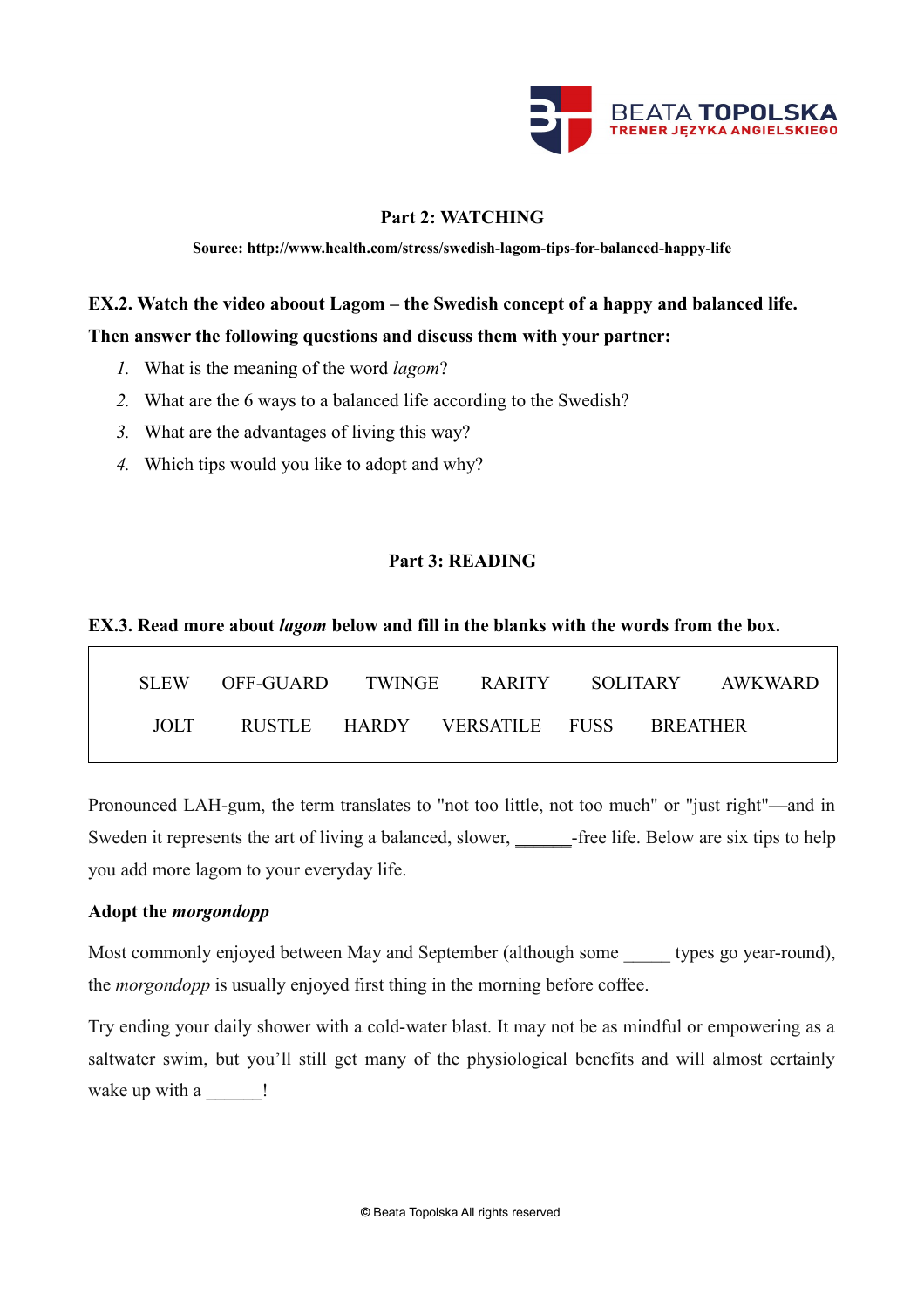

# **Dare to go alone**

It's in these grand moments that you appreciate the of the leaves in the wind, the sound of the breaking waves or the distant melody of a lark.

The unbroken spell of nature allows you to slow down, switch off and be alone with your thoughts — something of a \_\_\_\_\_\_ in the noisy world we live in today.

#### **Create a capsule wardrobe**

Loosely speaking, the Swedish wardrobe could be likened to a capsule wardrobe—a minimalist, highly practical closet created by clearing out unwanted or unused clothes and replacing them with a limited number of loved, highly garments, which can ultimately be worn together.

# **Take breaks**

The Swedish *fika paus* is a break with a coffee and maybe a little treat. Formal or informal, it's about taking time to switch off for a few minutes and giving yourself a

You may feel a cof guilt at the self-indulgence but actually, putting your feet up once in a while makes total personal and business sense.

#### **Learn the art of listening**

Converse with a Swede and you'll notice that they very rarely interrupt or talk over anyone else. Voices are kept to even tones and pauses in conversation are completely acceptable.

Swedes feel slightly \_\_\_\_\_\_\_ in these silent moments, too, but rather than desperately fill the gap with a hurried of off-the-cuff words, they'll make sounds, like a sharp intake of breath. This gives them time to reflect on something meaningful that they can contribute.

#### **Perform random acts of kindness**

Spreading a little happiness doesn't need to involve grand gestures. Sometimes the most ordinary acts add the most meaning and inspire the greatest smiles of all. Often catching people with an unexpected act of kindness can be the most touching gesture of all.

Excerpted from *Lagom* by Niki Brantmark. Published October 3 by Harper Design, an imprint of HarperCollins Publishers. Source: http://www.health.com/stress/swedish-lagom-tips-for-balanced-happy-life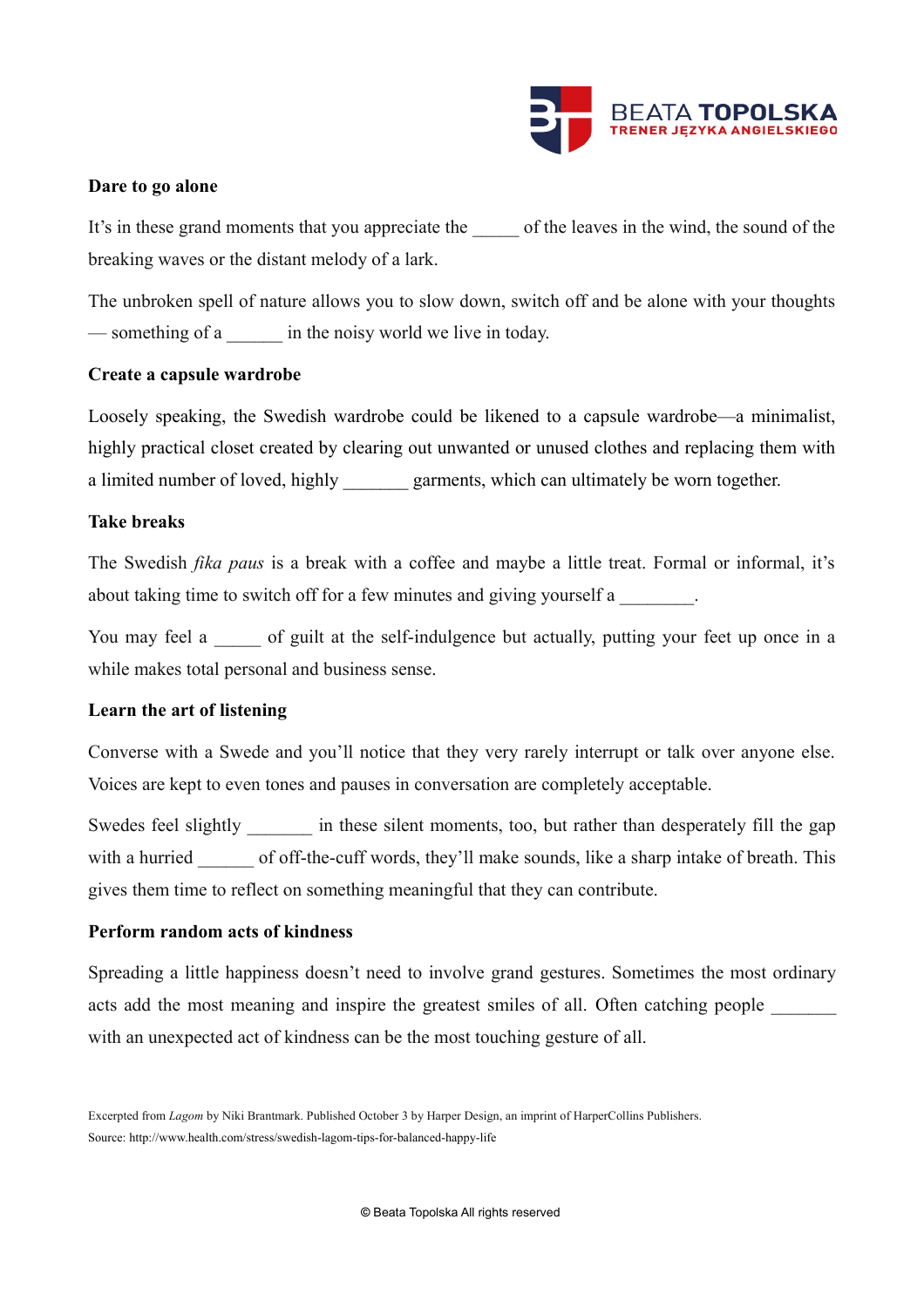

# **Part 4: VOCABULARY PRACTICE + SPEAKING**

# **EX.4. Discuss the following questions with your partner. Make sure you use the new vocabulary as often as possible.**

1. Do you agree that following the principles of *lagom* could lead to a *fuss-free* life?

2.How often do you give yourself *a breather* at work? Do you ever feel *a twinge of guilt* when you do it?

3. Would you like to have a capsule wardrobe limited to a small number of *versatile* clothes?

- 4. Do you enjoy *solitary* moments in the nature?
- 5. What makes you wake up with a *jolt* in the morning?
- 6. When was the last time someone caught you *off-guard* with some random act of kindness?
- 7. Do you ever feel *awkward* in silent moments during a conversation?

# **Part 5: HOMEWORK**

**EX.5. Read the article about** *hygge* **– the Danish secret to happiness in life. Compare it with the text about** *lagom***. Can you see any similarities or differences? Which concept sounds more appealing to you?**

Source: http://www.health.com/mind-body/hygge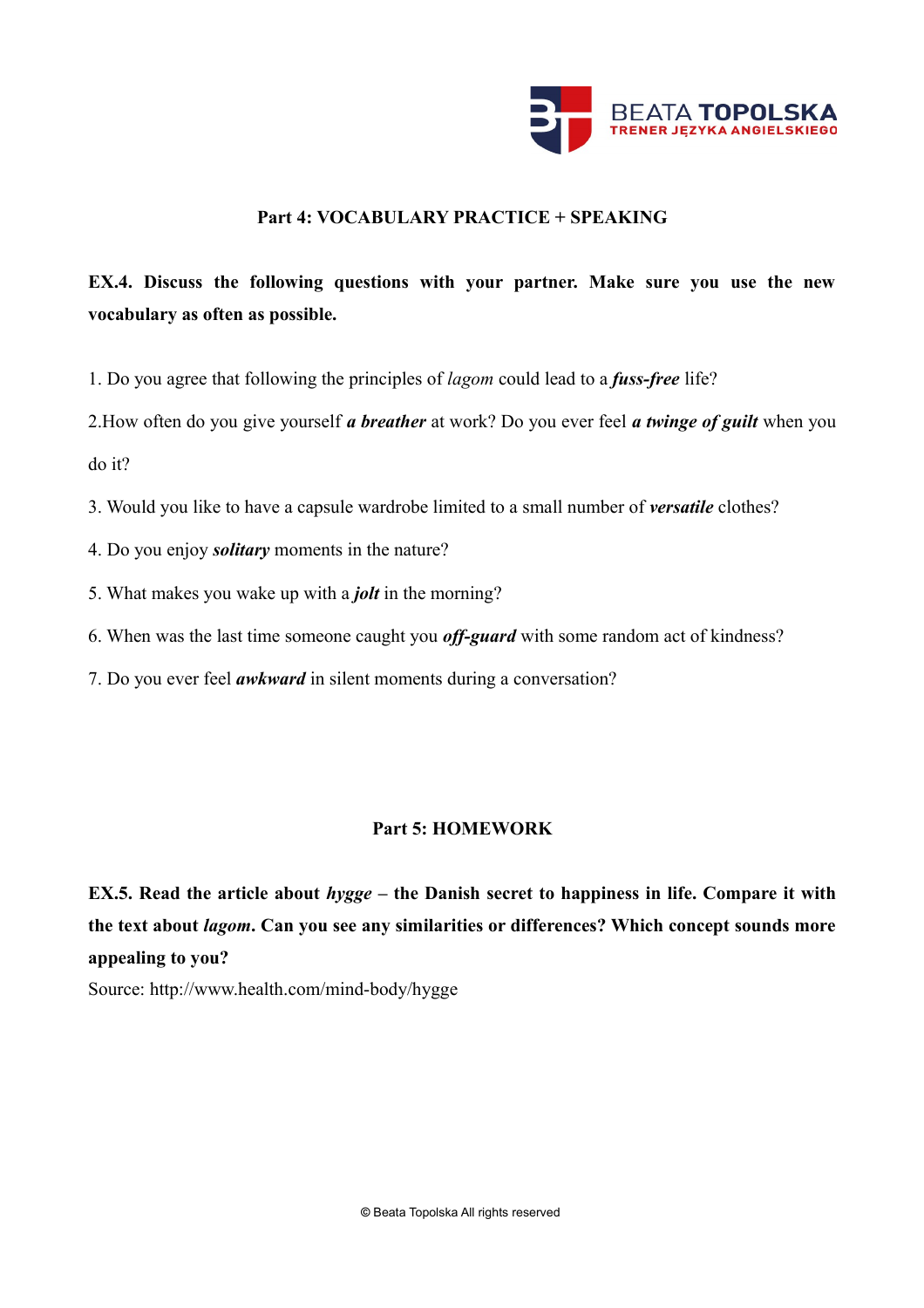

# **KEY (EX.3):**

Pronounced LAH-gum, the term translates to "not too little, not too much" or "just right"—and in Sweden it represents the art of living a balanced, slower, **FUSS**-free life. Below are six tips to help you add more lagom to your everyday life.

# **Adopt the** *morgondopp*

Most commonly enjoyed between May and September (although some **HARDY** types go yearround), the *morgondopp* is usually enjoyed first thing in the morning before coffee.

Try ending your daily shower with a cold-water blast. It may not be as mindful or empowering as a saltwater swim, but you'll still get many of the physiological benefits and will almost certainly wake up with a **JOLT**!

# **Dare to go alone**

It's in these grand moments that you appreciate the **RUSTLE** of the leaves in the wind, the sound of the breaking waves or the distant melody of a lark.

The unbroken spell of nature allows you to slow down, switch off and be alone with your thoughts — something of a **RARITY** in the noisy world we live in today.

# **Create a capsule wardrobe**

Loosely speaking, the Swedish wardrobe could be likened to a capsule wardrobe—a minimalist, highly practical closet created by clearing out unwanted or unused clothes and replacing them with a limited number of loved, highly **VERSATILE** garments, which can ultimately be worn together.

# **Take breaks**

The Swedish *fika paus* is a break with a coffee and maybe a little treat. Formal or informal, it's about taking time to switch off for a few minutes and giving yourself a **BREATHER**.

You may feel a **TWINGE** of guilt at the self-indulgence but actually, putting your feet up once in a